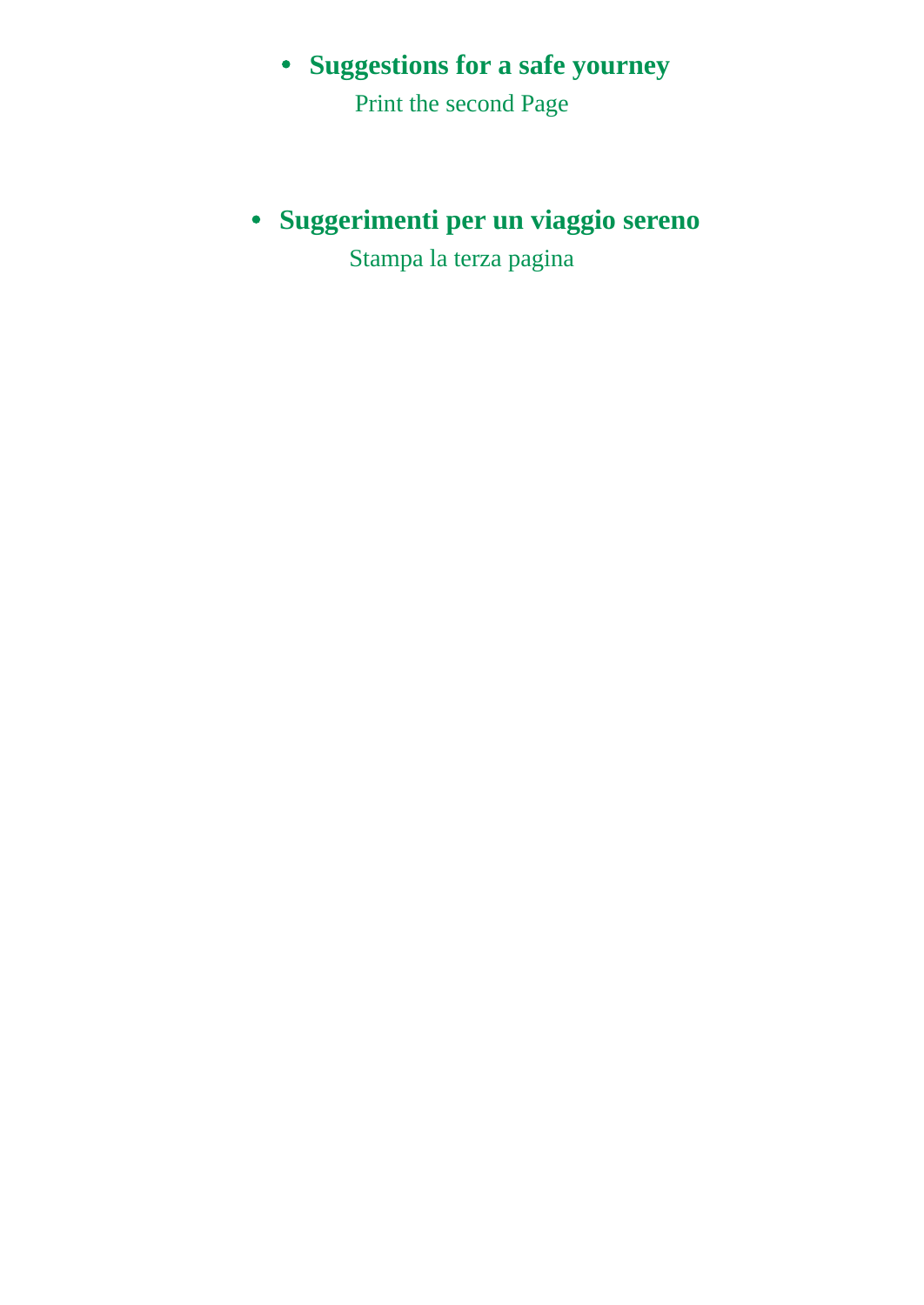

## **MAKE A PEACEFUL JOURNEY WITH ROOF TOP TENT**

**With these suggestions, your journey will be peaceful. In fact, all Vivishare rentals, with this information supplied by the renters to the customers, they have always concluded with satisfaction.**

#### **TO OPEN THE TENT PAY ATTENTION TO UNLOCK AT FRONT AND REAR THE SAFETY LOCKS.**

**If you try to open without unlocking, you could break the mechanism for lift.**

#### **OPENING**

**The tent must be opened by turning the handle-crank clockwise.**

#### **ALWAYS REMOVE THE HANDLE CRANK AFTER YOU HAVE USED IT AND TAKE IT IN THE CAR.**

**If you start with the handle crank inserted you could lose it.**

#### **PAY ATTENTION TO TRANSVERSAL BARS ANTI CAMPER IN THE PARKING**

**Your car isn't as high as before but is taller. Remember that you have the TENT ON THE ROOF of the car.**

#### **DO NOT CLOSE THE CURTAIN IF THE CANVAS IS WET AND BE CAREFUL WHEN IS RAINING**

**If you close the curtain with a wet cloth, the mattress could get wet. A couple of hours in the air is enough because the towel dries. When it's raining, and the tent is open don't leave things, like pillows or blankets attached at the canvas. They do like a sponge: they absorb the water inside.**

#### **DO NOT CLEAN THE CANVAS WITH SOLVENTS OR DEGREASERS**

**The cloth can only be cleaned with lukewarm water, Marseille soap and a mild NON-abrasive cloth.**

### **DO NOT LOAD ANYTHING ABOVE THE TENT SHELL**

**Only on predisposed tents, for example, the Adventure of Autohome, it is possible to fix objects above the tent** 

**DRIVE SAFELY! Good journey!**